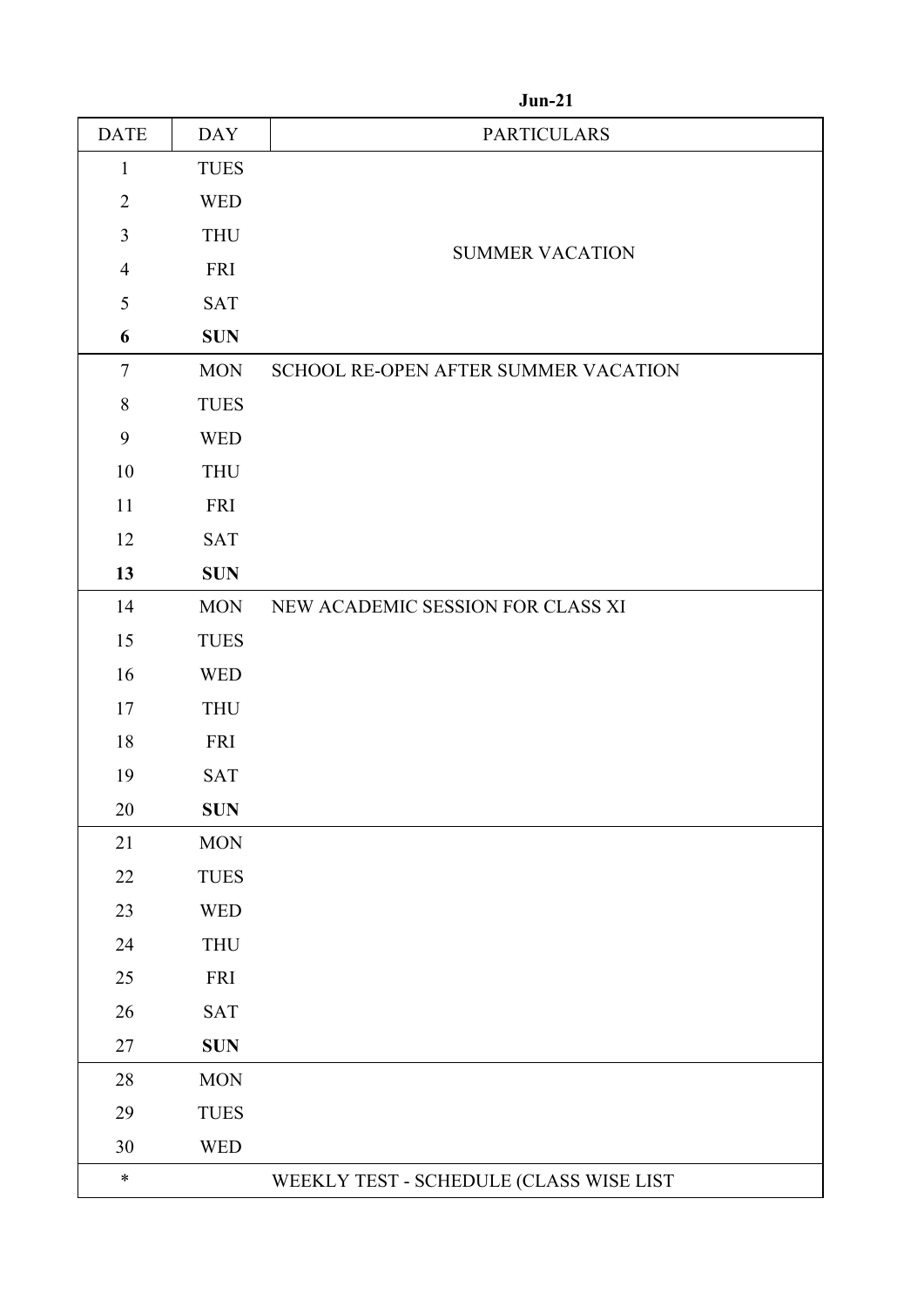| <b>DATE</b>    | <b>DAY</b>  | <b>PARTICULARS</b>                                                             |
|----------------|-------------|--------------------------------------------------------------------------------|
| $\mathbf{1}$   | <b>THU</b>  |                                                                                |
| $\overline{2}$ | <b>FRI</b>  |                                                                                |
| 3              | <b>SAT</b>  | HOUSE FORMATION & ELECTION OF THE OFFICE BEARES FOR THE<br><b>STUDENT BODY</b> |
| $\overline{4}$ | <b>SUN</b>  |                                                                                |
| 5              | <b>MON</b>  | <b>INVESTITURE CEREMONY</b>                                                    |
| 6              | <b>TUES</b> |                                                                                |
| 7              | <b>WED</b>  | <b>INTER HOUSE FOOTBALL MATCH</b>                                              |
| 8              | <b>THU</b>  |                                                                                |
| 9              | <b>FRI</b>  |                                                                                |
| 10             | <b>SAT</b>  | MORNING ASSEMBLY BY XII A                                                      |
| 11             | <b>SUN</b>  |                                                                                |
| 12             | <b>MON</b>  | INTER HOUSE BASKET BALL VI TO VIII & IX TO XII (BOYS &<br>GIRLS)               |
| 13             | <b>TUES</b> |                                                                                |
| 14             | <b>WED</b>  | <b>UNIT TEST - I FOR KG</b>                                                    |
| 15             | <b>THU</b>  |                                                                                |
| 16             | FRI         | PT I BEGINS - CLASS I TO X & UNIT TEST-I FOR XI & XII                          |
| 17             | <b>SAT</b>  | MORNING ASSEMBLY BY XII B                                                      |
| 18             | <b>SUN</b>  |                                                                                |
| 19             | <b>MON</b>  |                                                                                |
| 20             | <b>TUES</b> |                                                                                |
| 21             | <b>WED</b>  | EID - UL - ZUHA                                                                |
| 22             | <b>THU</b>  |                                                                                |
| 23             | <b>FRI</b>  |                                                                                |
| 24             | <b>SAT</b>  | MORNING ASSEMBLY BY XI A                                                       |
| 25             | <b>SUN</b>  |                                                                                |
| 26             | <b>MON</b>  | INTER HOUSE TT TOURNEMANT VI TO VIII & XI TO XII (BOYS<br>$&$ GIRLS)           |
| 27             | <b>TUES</b> |                                                                                |
| 28             | <b>WED</b>  |                                                                                |
| 29             | <b>THU</b>  | <b>INTER HOUSE POSTER MAKING COMPETITION</b>                                   |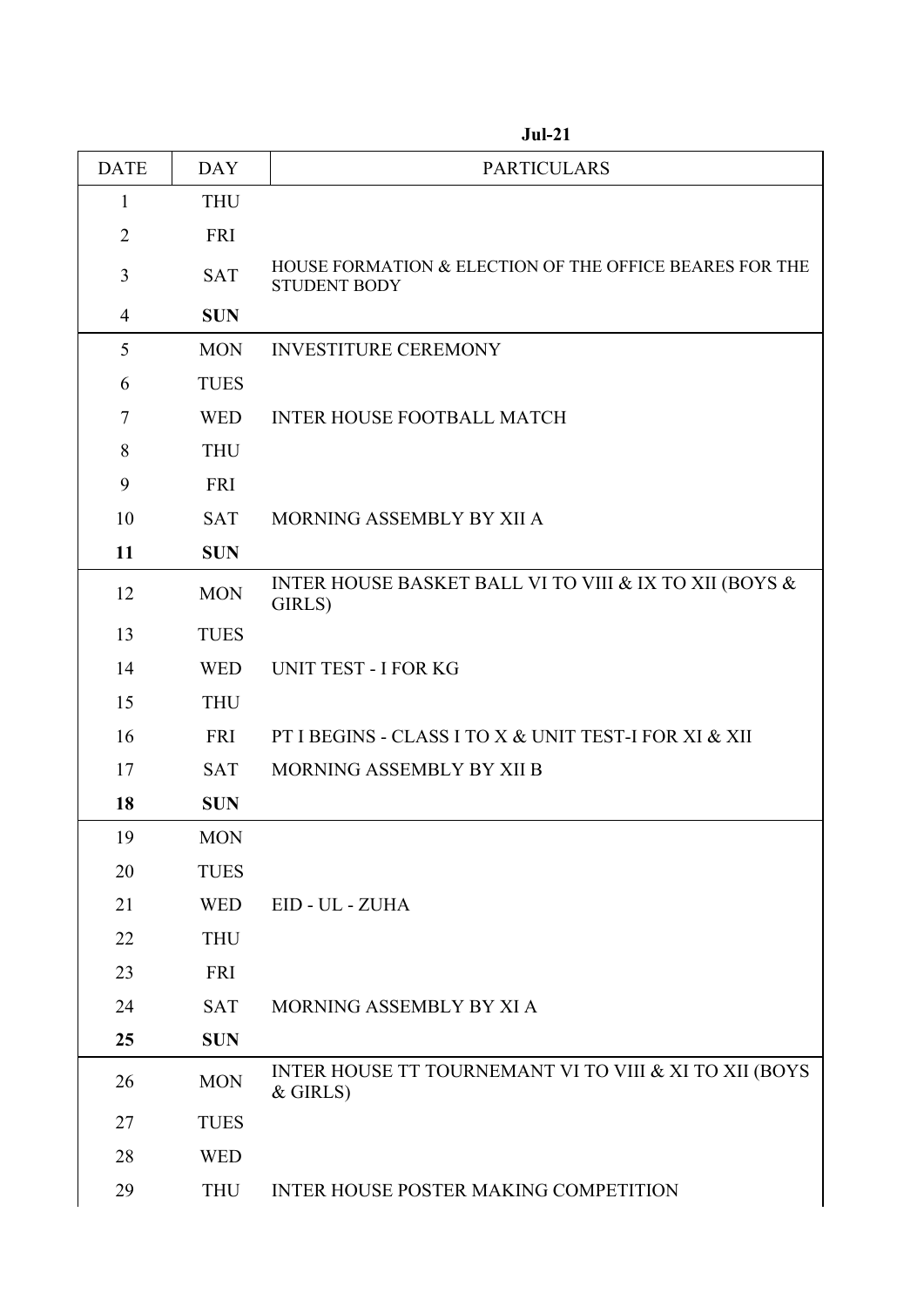| <b>DATE</b>    | <b>DAY</b>  | <b>PARTICULARS</b>                    |
|----------------|-------------|---------------------------------------|
| 1              | <b>SUN</b>  |                                       |
| $\overline{2}$ | <b>MON</b>  | INTER HOUSE BADMINTON (BOYS & GIRLS)  |
| 3              | <b>TUES</b> |                                       |
| $\overline{4}$ | <b>WED</b>  |                                       |
| 5              | <b>THU</b>  |                                       |
| 6              | <b>FRI</b>  | DRAWING COMPETITION                   |
| $\tau$         | <b>SAT</b>  | MORNING ASSEMBLY CLASS XI C           |
| 8              | <b>SUN</b>  |                                       |
| 9              | <b>MON</b>  | <b>WORLD TRIBAL DAY</b>               |
| 10             | <b>TUES</b> | <b>INTER HOUSE SKETING COMPEITION</b> |
| 11             | <b>WED</b>  |                                       |
| 12             | <b>THU</b>  | <b>INTER HOUSE KHO-KHO</b>            |
| 13             | FRI         | RAKHI MAKING COMPETITION              |
| 14             | <b>SAT</b>  | PTM FOR ALL CLASSES                   |
| 15             | <b>SUN</b>  | <b>INDEPENDENCE DAY</b>               |
| 16             | <b>MON</b>  | <b>INTER HOUSE CRICKET TOURNAMENT</b> |
| 17             | <b>TUES</b> |                                       |
| 18             | <b>WED</b>  |                                       |
| 19             | <b>THU</b>  | <b>MUHARRAM</b>                       |
| 20             | <b>FRI</b>  | INTER HOUSE CHESS COMPETION           |
| 21             | <b>SAT</b>  | MORNING ASSEMBLY CLASS X A            |
| 22             | <b>SUN</b>  | <b>RAKSHA BANDHAN</b>                 |
| 23             | <b>MON</b>  | UNIT TEST I / PT2 FOR I TO X          |
| 24             | <b>TUES</b> |                                       |
| 25             | <b>WED</b>  | <b>INTER HOUSE KBADDI</b>             |
| 26             | <b>THU</b>  |                                       |
| 27             | <b>FRI</b>  |                                       |
| 28             | <b>SAT</b>  | MORNING ASSEMBLY X B                  |
| 29             | <b>SUN</b>  |                                       |

**Aug-21**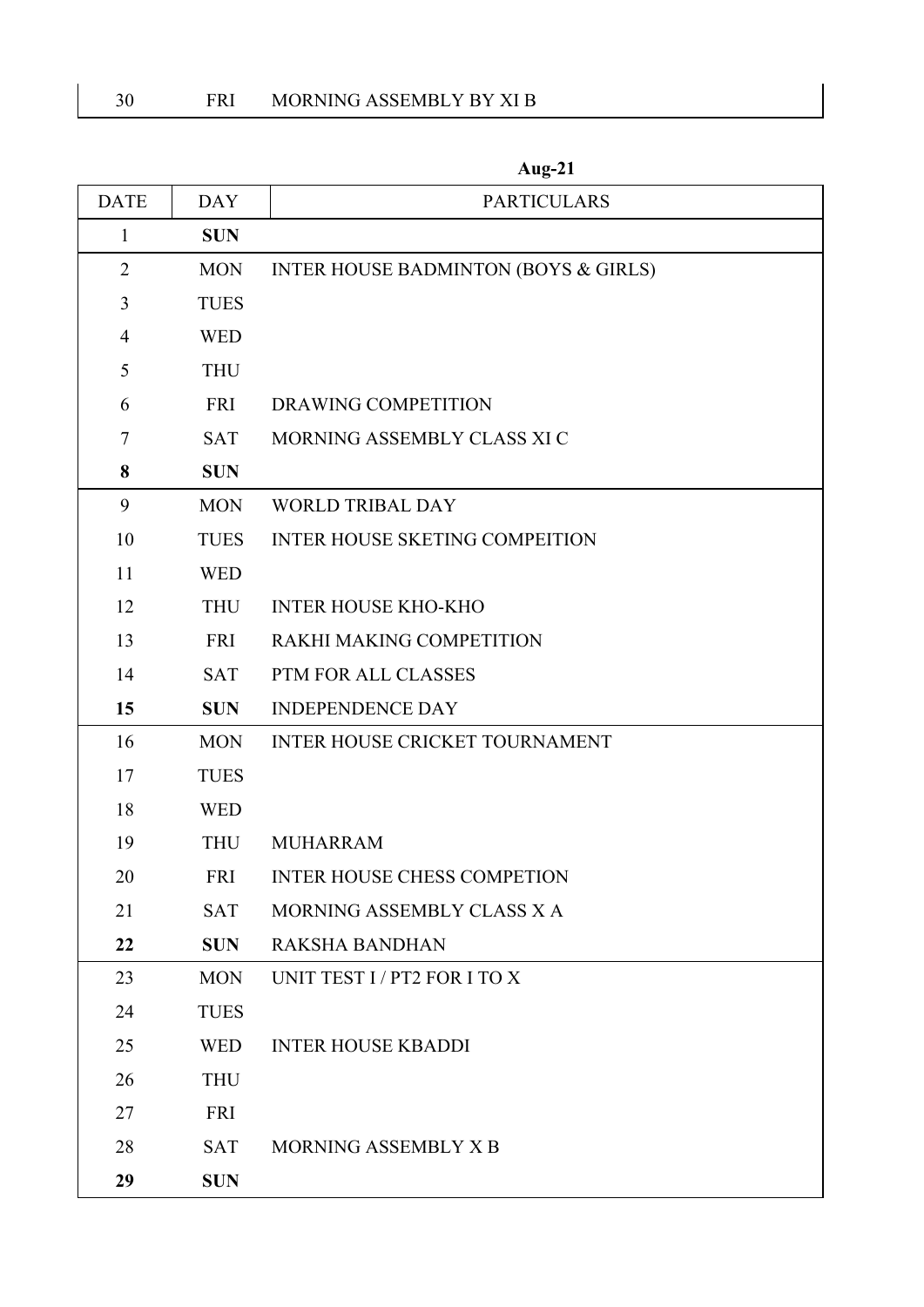TUES SCIENCE QUIZ

| <b>DATE</b>    | <b>DAY</b>  | <b>PARTICULARS</b>                            |                                                       |
|----------------|-------------|-----------------------------------------------|-------------------------------------------------------|
| $\mathbf{1}$   | <b>WED</b>  |                                               |                                                       |
| $\overline{2}$ | <b>THU</b>  |                                               |                                                       |
| 3              | <b>FRI</b>  |                                               |                                                       |
| $\overline{4}$ | <b>SAT</b>  | SPECIAL ASSEMBLY - TEACHER'S DAY CELEBRATION  |                                                       |
| 5              | <b>SUN</b>  |                                               |                                                       |
| 6              | <b>MON</b>  | HINDI WRITING & COMPETITION (NURSERY - V)     |                                                       |
| $\tau$         | <b>TUES</b> |                                               |                                                       |
| 8              | <b>WED</b>  |                                               |                                                       |
| 9              | <b>THU</b>  |                                               |                                                       |
| 10             | <b>FRI</b>  | <b>GANESH CHATURTHI</b>                       |                                                       |
| 11             | <b>SAT</b>  | MORNING ASSEMBLY - XC                         |                                                       |
| 12             | <b>SUN</b>  |                                               |                                                       |
| 13             | <b>MON</b>  | ESSAY WRITIG COMPETITION (VI - XII)           |                                                       |
| 14             | <b>TUES</b> |                                               | <b>INTER - SCHOOL</b>                                 |
| 15             | <b>WED</b>  |                                               | <b>CULTURAL ART FEST</b><br><b>FOR CLASSES IX-XII</b> |
| 16             | <b>THU</b>  | <b>RAMDEV JAYANT</b>                          |                                                       |
| 17             | <b>FRI</b>  |                                               |                                                       |
| 18             | <b>SAT</b>  | MORNING ASSEMBLY - XD                         |                                                       |
| 19             | <b>SUN</b>  |                                               |                                                       |
| 20             | <b>MON</b>  |                                               |                                                       |
| 21             | <b>TUES</b> |                                               |                                                       |
| 22             | <b>WED</b>  |                                               |                                                       |
| 23             | <b>THU</b>  |                                               |                                                       |
| 24             | <b>FRI</b>  | ENGLISH WRITING COMPETITION CLASSES NUR. TO V |                                                       |
| 25             | <b>SAT</b>  | MORNING ASSEMBLY - X D                        |                                                       |
| 26             | <b>SUN</b>  |                                               |                                                       |
| 27             | <b>MON</b>  |                                               |                                                       |
| 28             | <b>TUES</b> |                                               |                                                       |

**Sep-21**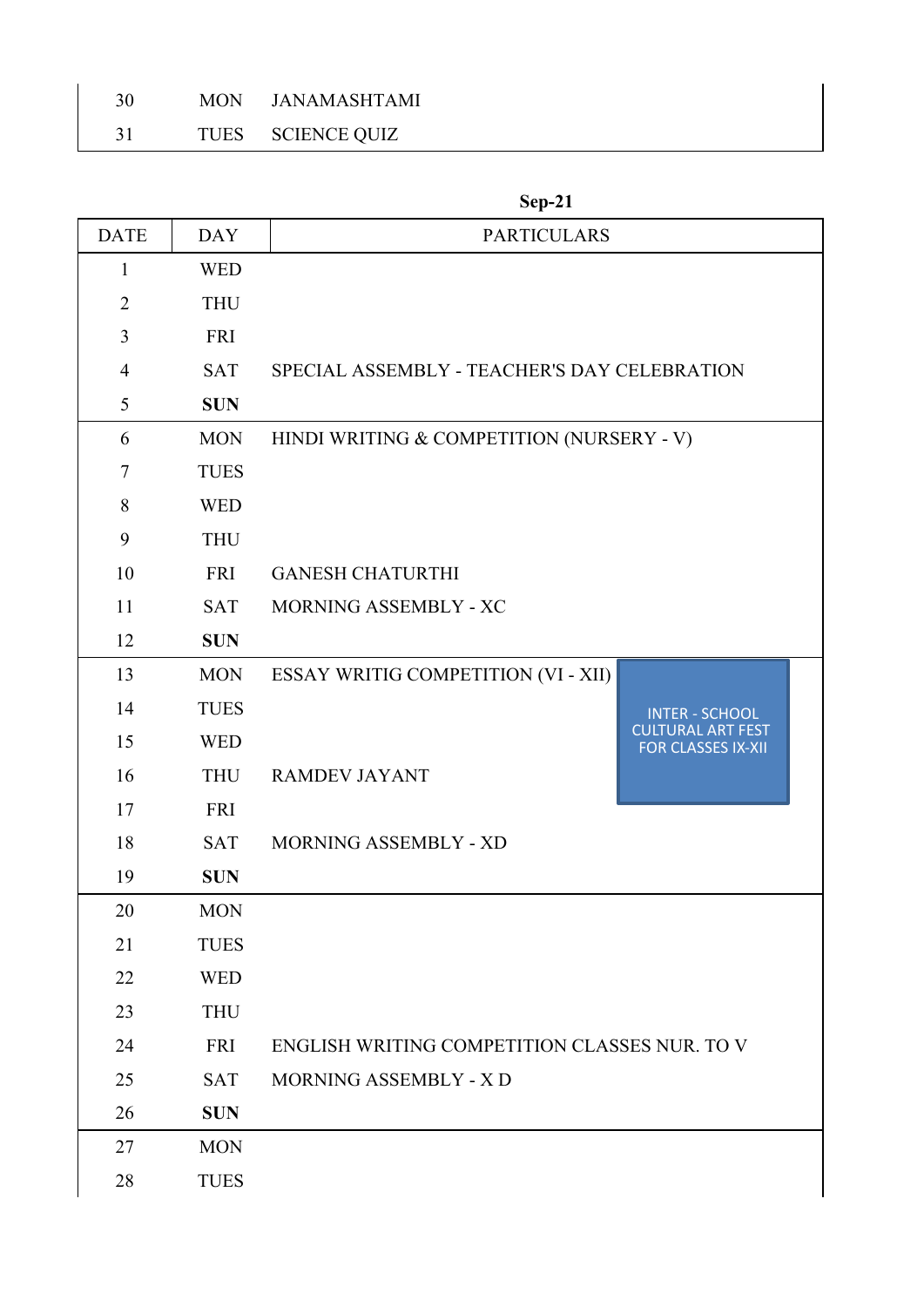| 29 | <b>WED</b> |
|----|------------|
| 31 | <b>THU</b> |

| <b>DATE</b>    | <b>DAY</b>  | <b>PARTICULARS</b>                             |
|----------------|-------------|------------------------------------------------|
| $\mathbf{1}$   | <b>FRI</b>  | <b>SCHOOL DAY</b>                              |
| $\overline{2}$ | <b>SAT</b>  | <b>GANDHI JAYANTI</b>                          |
| 3              | <b>SUN</b>  |                                                |
| $\overline{4}$ | <b>MON</b>  |                                                |
| 5              | <b>TUES</b> |                                                |
| 6              | <b>WED</b>  |                                                |
| $\tau$         | <b>THU</b>  | NAVRATRA STHAPANA                              |
| 8              | <b>FRI</b>  |                                                |
| 9              | <b>SAT</b>  | MORNING ASSEMBLY - IX B                        |
| 10             | <b>SUN</b>  |                                                |
| 11             | <b>MON</b>  |                                                |
| 12             | <b>TUES</b> | HALF YEARLY EXAM ENDS                          |
| 13             | <b>WED</b>  |                                                |
| 14             | <b>THU</b>  |                                                |
| 15             | <b>FRI</b>  | <b>DUSSEHRA HOLIDAYS</b>                       |
| 16             | <b>SAT</b>  |                                                |
| 17             | <b>SUN</b>  |                                                |
| 18             | <b>MON</b>  |                                                |
| 19             | <b>TUES</b> | <b>BARAWAFAT</b>                               |
| 20             | <b>WED</b>  | INTER HOUSE POTRAIT MAKING COMPETITON VI TO IX |
| 21             | <b>THU</b>  |                                                |
| 22             | FRI         |                                                |
| 23             | <b>SAT</b>  | MORNING ASSEMBLY - IX C                        |
| 24             | <b>SUN</b>  |                                                |
| 25             | <b>MON</b>  | <b>CULTURAL WEEK</b>                           |
| 26             | <b>TUES</b> |                                                |
| 27             | <b>WED</b>  |                                                |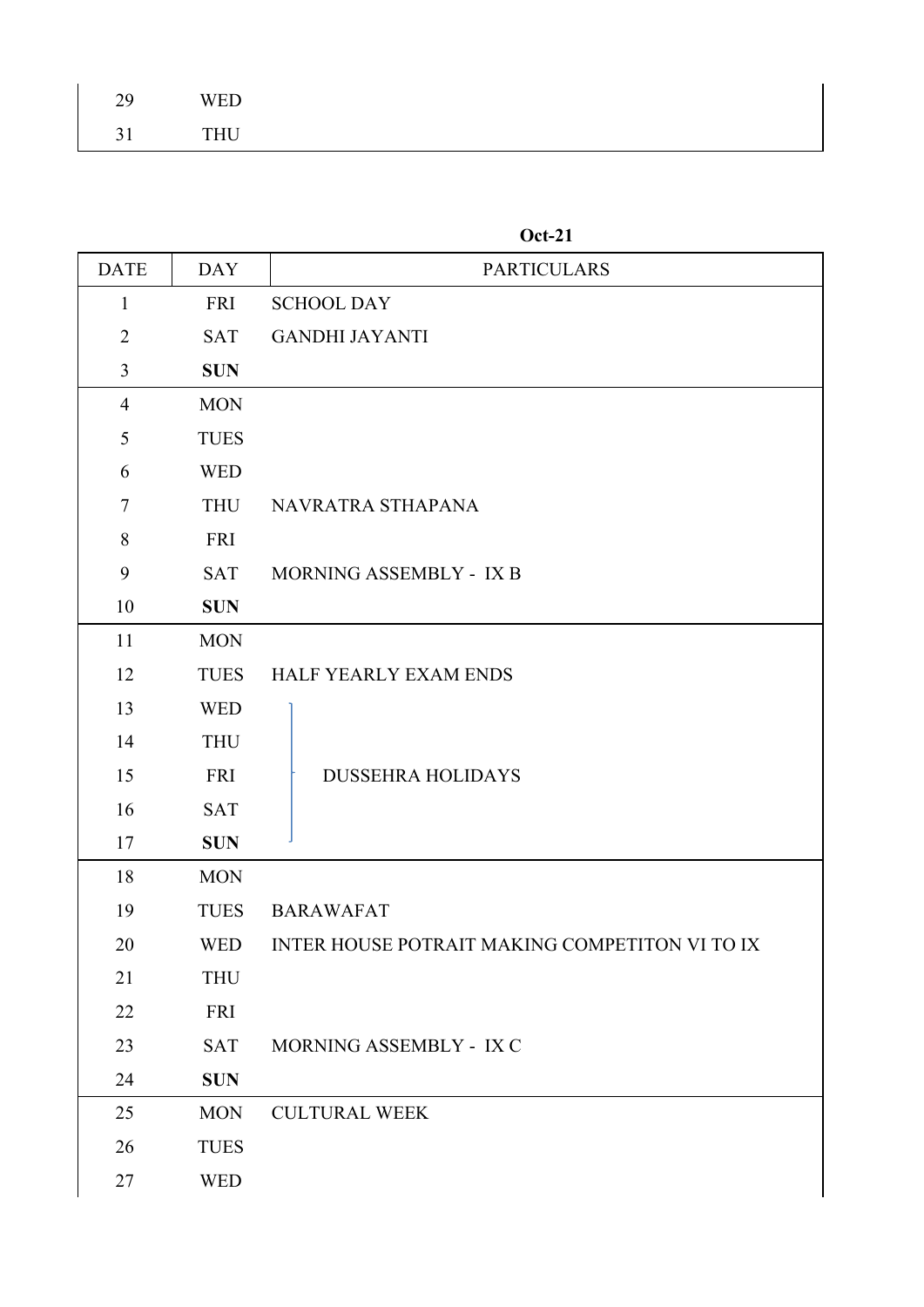| 28 | <b>THU</b> |                           |
|----|------------|---------------------------|
| 29 | FRI.       |                           |
| 30 | <b>SAT</b> |                           |
| 31 | <b>SUN</b> | MORNING ASSEMBLY - VIII A |

## **Nov-21**

| <b>DATE</b>    | <b>DAY</b>  | <b>PARTICULARS</b>                      |
|----------------|-------------|-----------------------------------------|
| $\mathbf{1}$   | <b>MON</b>  |                                         |
| $\overline{2}$ | <b>TUES</b> |                                         |
| $\mathfrak{Z}$ | <b>WED</b>  |                                         |
| $\overline{4}$ | <b>THU</b>  | <b>DEEPAWALI</b>                        |
| 5              | <b>FRI</b>  | <b>GOVARDHAN POOJA</b>                  |
| 6              | <b>SAT</b>  | <b>BHAIYA DOOJ</b>                      |
| $\overline{7}$ | <b>SUN</b>  |                                         |
| $8\,$          | <b>MON</b>  |                                         |
| 9              | <b>TUES</b> |                                         |
| 10             | <b>WED</b>  |                                         |
| 11             | <b>THU</b>  |                                         |
| 12             | <b>FRI</b>  | <b>CHILDREN'S DAY CELEBRATION</b>       |
| 13             | <b>SAT</b>  | PTM FOR ALL CLASSES                     |
| 14             | <b>SUN</b>  |                                         |
| 15             | <b>MON</b>  |                                         |
| 16             | <b>TUES</b> |                                         |
| 17             | <b>WED</b>  |                                         |
| 18             | <b>THU</b>  |                                         |
| 19             | FRI         | <b>GURU NANAK JAYANTI</b>               |
| 20             | <b>SAT</b>  | ANNUAL SPORTS DAY                       |
| 21             | <b>SUN</b>  |                                         |
| 22             | <b>MON</b>  |                                         |
| 23             | <b>TUES</b> |                                         |
| 24             | <b>WED</b>  |                                         |
| 25             | <b>THU</b>  |                                         |
| 26             | <b>FRI</b>  | ROCK SPORT ACTIVITY FOR CLASSES I - III |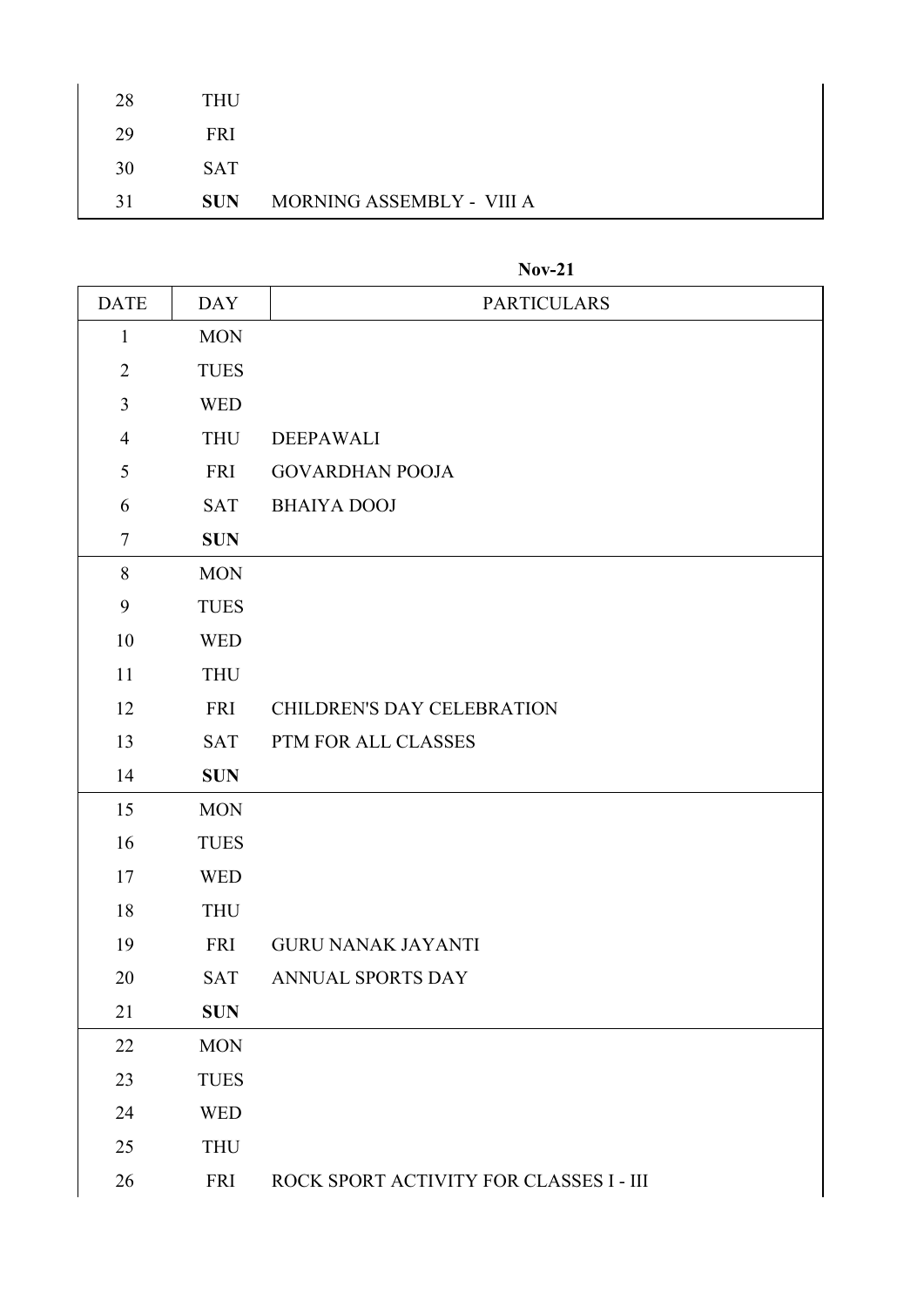| 27 | <b>SAT</b>  | MORNING ASSEMBLY - VIII B |
|----|-------------|---------------------------|
| 28 | <b>SUN</b>  |                           |
| 29 | <b>MON</b>  |                           |
| 30 | <b>TUES</b> |                           |

## **Dec-21**

| <b>DATE</b>    | <b>DAY</b>  | <b>PARTICULARS</b>                                                                                |
|----------------|-------------|---------------------------------------------------------------------------------------------------|
| $\mathbf{1}$   | <b>WED</b>  |                                                                                                   |
| $\overline{2}$ | <b>THU</b>  |                                                                                                   |
| 3              | <b>FRI</b>  |                                                                                                   |
| $\overline{4}$ | <b>SAT</b>  | MORNING ASSEMBLY - VIII C                                                                         |
| 5              | <b>SUN</b>  |                                                                                                   |
| 6              | <b>MON</b>  | FIRST PRE-BOARD BEGINS FOR CLASSES X & XII<br>PT III FOR CLASSES VI - XI & XI & PT - II FOR I - X |
| $\overline{7}$ | <b>TUES</b> | CARD MAKING COMPETITION FOR CLASSES III - V                                                       |
| 8              | <b>WED</b>  |                                                                                                   |
| 9              | <b>THU</b>  |                                                                                                   |
| 10             | <b>FRI</b>  |                                                                                                   |
| 11             | <b>SAT</b>  | MORNING ASSEMBLY - VII A                                                                          |
| 12             | <b>SUN</b>  |                                                                                                   |
| 13             | <b>MON</b>  |                                                                                                   |
| 14             | <b>TUES</b> |                                                                                                   |
| 15             | <b>WED</b>  |                                                                                                   |
| 16             | <b>THU</b>  |                                                                                                   |
| 17             | FRI         |                                                                                                   |
| 18             | <b>SAT</b>  | PRE-BOARDS ENDS, MORNING ASSEMBLY - VII B                                                         |
| 19             | <b>SUN</b>  |                                                                                                   |
| 20             | <b>MON</b>  |                                                                                                   |
| 21             | <b>TUES</b> |                                                                                                   |
| 22             | <b>WED</b>  |                                                                                                   |
| 23             | <b>THU</b>  | <b>CHRISTMAS CELEBRATIONS</b>                                                                     |
| 24             | <b>FRI</b>  | <b>CHRISTMAS VACATION BEGINS</b>                                                                  |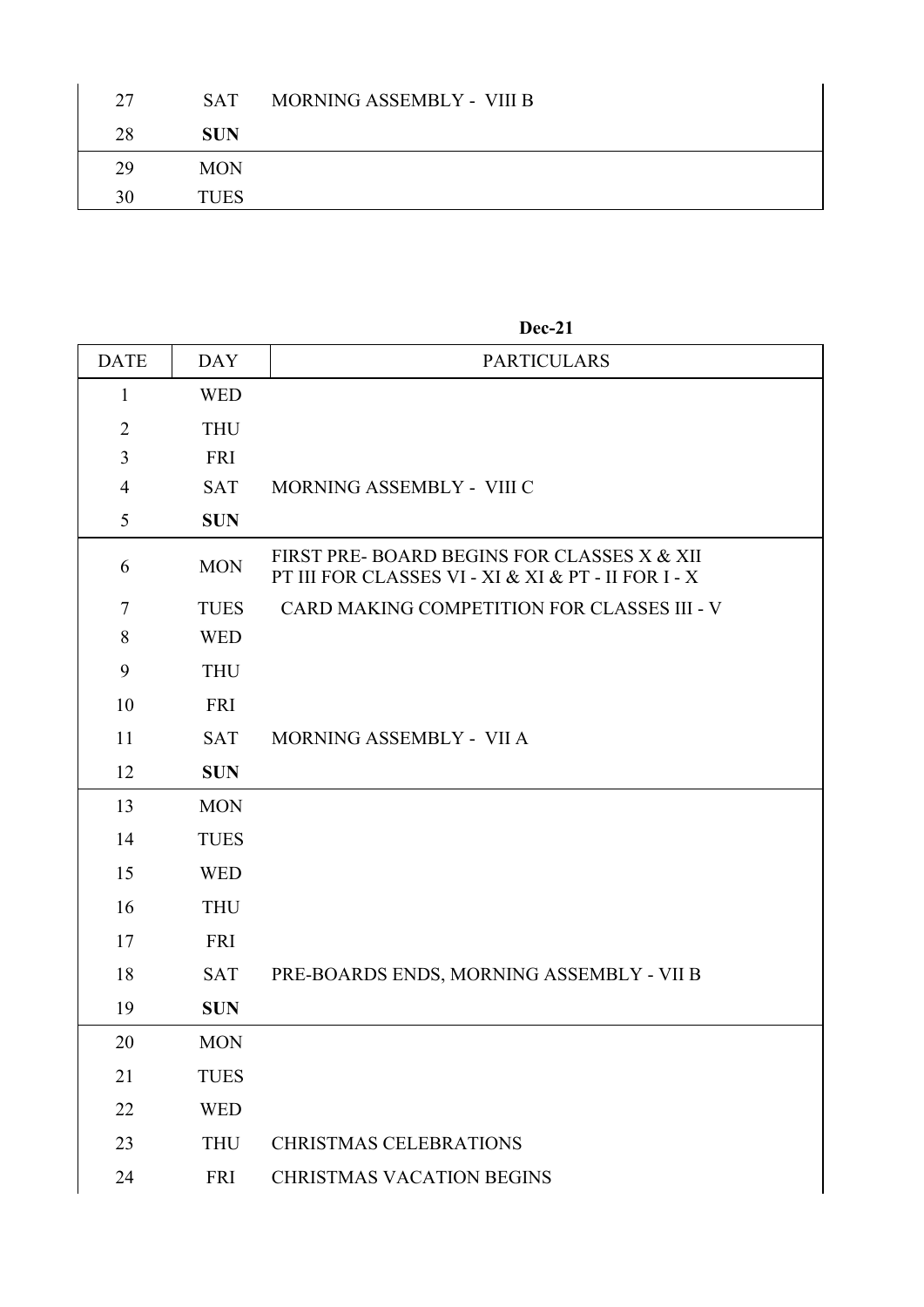| 25 | <b>SAT</b>  |                           |
|----|-------------|---------------------------|
| 26 | <b>SUN</b>  |                           |
| 27 | <b>MON</b>  |                           |
| 28 | <b>TUES</b> | <b>CHRISTMAS VACATION</b> |
| 29 | <b>WED</b>  |                           |
| 30 | <b>THU</b>  |                           |
| 31 | <b>FRI</b>  |                           |

## **Jan-22**

| <b>DATE</b>    | <b>DAY</b>  | <b>PARTICULARS</b>                          |
|----------------|-------------|---------------------------------------------|
| $\mathbf{1}$   | <b>SAT</b>  | <b>NEW YEAR</b>                             |
| $\overline{2}$ | <b>SUN</b>  |                                             |
| $\overline{3}$ | <b>MON</b>  | SCHOOL RE-OPENS AFTER CHRISTMAS VACATION    |
| $\overline{4}$ | <b>TUES</b> |                                             |
| 5              | <b>WED</b>  |                                             |
| 6              | <b>THU</b>  |                                             |
| $\overline{7}$ | <b>FRI</b>  |                                             |
| 8              | <b>SAT</b>  | MORNING ASSEMBLY - VII C                    |
| 9              | <b>SUN</b>  |                                             |
| 10             | <b>MON</b>  |                                             |
| 11             | <b>TUES</b> |                                             |
| 12             | <b>WED</b>  |                                             |
| 13             | <b>THU</b>  |                                             |
| 14             | <b>FRI</b>  | <b>MAKAR SANKRANTI</b>                      |
| 15             | <b>SAT</b>  | MORNING ASSEMBLY - VI A                     |
| 16             | <b>SUN</b>  |                                             |
| 17             | <b>MON</b>  | SECOND PRE BOARD BEGINS FOR CLASSES X & XII |
| 18             | <b>TUES</b> |                                             |
| 19             | <b>WED</b>  |                                             |
| 20             | <b>THU</b>  |                                             |
| 21             | <b>FRI</b>  |                                             |
| 22             | <b>SAT</b>  | MORNING ASSEMBLY - VI B                     |
| 23             | <b>SUN</b>  |                                             |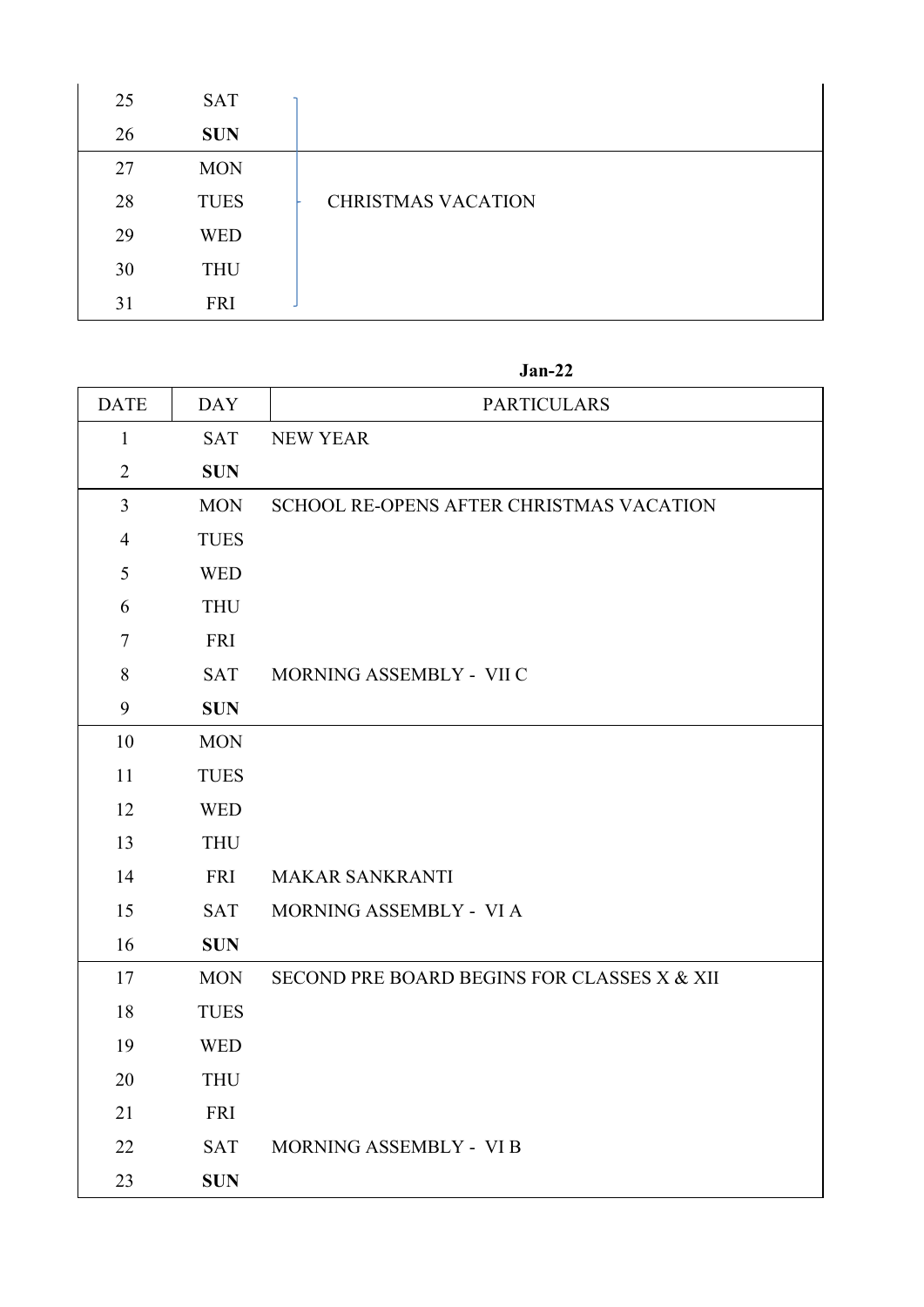| 24 | <b>MON</b>  |                        |
|----|-------------|------------------------|
| 25 | <b>TUES</b> | PRE-BOARD ENDS         |
| 26 | <b>WED</b>  | <b>REUPBLIC DAY</b>    |
| 27 | <b>THU</b>  |                        |
| 28 | <b>FRI</b>  |                        |
| 29 | <b>SAT</b>  | MORNING ASSEMBLY - VIC |
| 30 | <b>SUN</b>  |                        |
| 31 | <b>MON</b>  |                        |

**Feb-22**

| <b>DATE</b>    | <b>DAY</b>  | <b>PARTICULARS</b>                         |
|----------------|-------------|--------------------------------------------|
| $\mathbf{1}$   | <b>TUES</b> |                                            |
| $\overline{2}$ | <b>WED</b>  |                                            |
| $\overline{3}$ | <b>THU</b>  |                                            |
| $\overline{4}$ | FRI         |                                            |
| 5              | <b>SAT</b>  | MORNING ASSEMBLY - VA                      |
| 6              | <b>SUN</b>  |                                            |
| $\overline{7}$ | <b>MON</b>  |                                            |
| $\,8\,$        | <b>TUES</b> |                                            |
| 9              | <b>WED</b>  |                                            |
| 10             | <b>THU</b>  |                                            |
| 11             | FRI         |                                            |
| 12             | <b>SAT</b>  | MORNING ASSEMBLY - VB                      |
| 13             | <b>SUN</b>  |                                            |
| 14             | <b>MON</b>  |                                            |
| 15             | <b>TUES</b> |                                            |
| 16             | <b>WED</b>  |                                            |
| 17             | <b>THU</b>  |                                            |
| 18             | FRI         |                                            |
| 19             | <b>SAT</b>  | MORNING ASSEMBLY - VC                      |
| 20             | <b>SUN</b>  |                                            |
| 21             | <b>MON</b>  | FINAL EXAMS BEGINS FOR CLASSES I - IX & XI |
| 22             | <b>TUES</b> |                                            |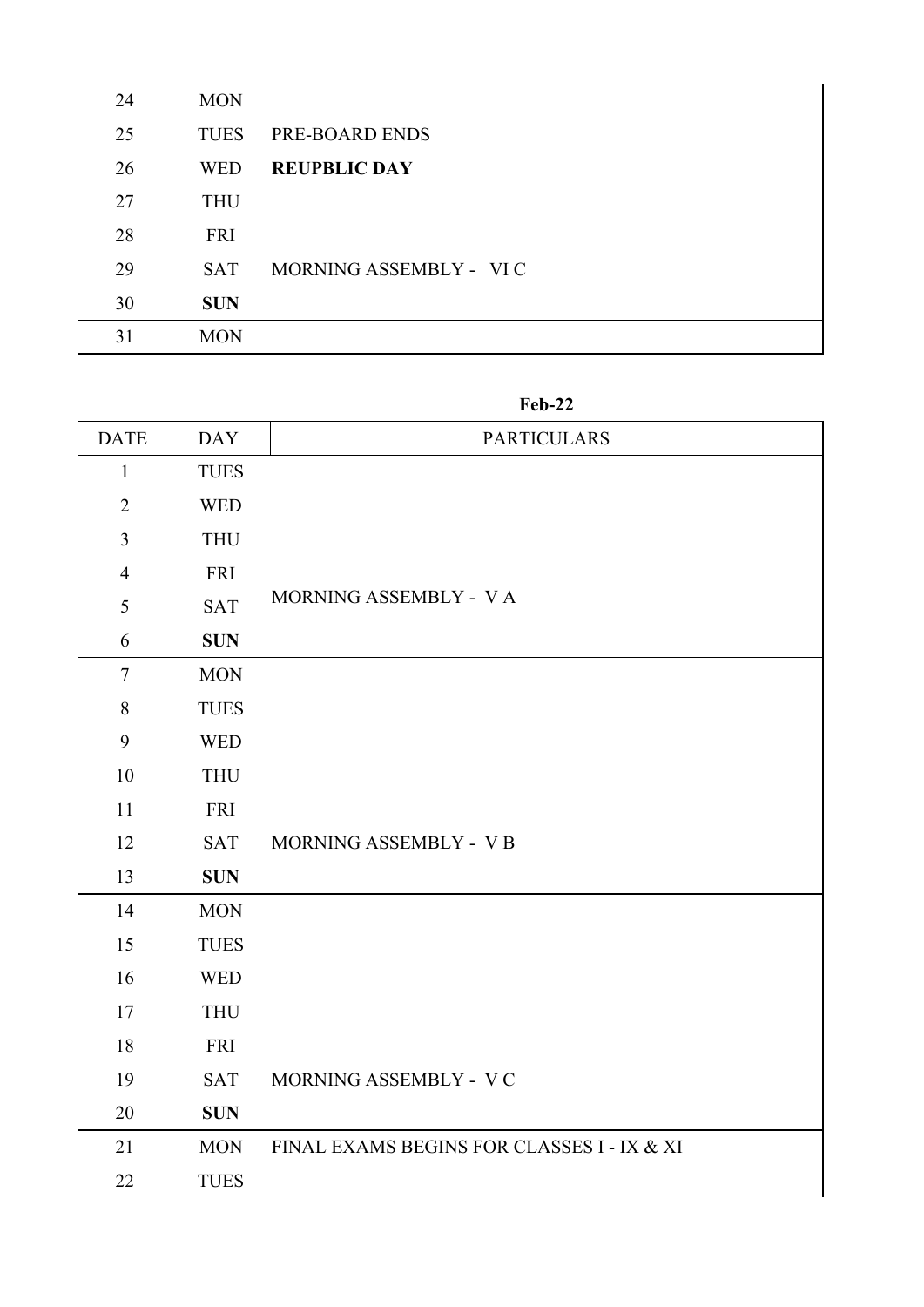| 24 | <b>WED</b> |
|----|------------|
| 24 | <b>THU</b> |
| 25 | FRI        |
| 26 | <b>SAT</b> |
| 27 | <b>SUN</b> |
| 28 | <b>MON</b> |

**Mar-22**

| <b>DATE</b>    | <b>DAY</b>  | <b>PARTICULARS</b>                            |
|----------------|-------------|-----------------------------------------------|
| $\mathbf{1}$   | <b>TUES</b> |                                               |
| $\overline{2}$ | <b>WED</b>  |                                               |
| $\overline{3}$ | <b>THU</b>  |                                               |
| $\overline{4}$ | <b>FRI</b>  | FINAL EXAM END                                |
| 5              | <b>SAT</b>  |                                               |
| 6              | <b>SUN</b>  |                                               |
| $\overline{7}$ | <b>MON</b>  |                                               |
| $8\,$          | <b>TUES</b> |                                               |
| 10             | <b>WED</b>  |                                               |
| 10             | <b>THU</b>  |                                               |
| 11             | <b>FRI</b>  | PTM FOR CLASSES I - V                         |
| 12             | <b>SAT</b>  | PTM FOR CLASSES VI - XI                       |
| 13             | <b>SUN</b>  |                                               |
| 14             | <b>MON</b>  |                                               |
| 15             | <b>TUES</b> |                                               |
| 16             | <b>WED</b>  |                                               |
| 17             | <b>THU</b>  |                                               |
| 18             | <b>FRI</b>  |                                               |
| 19             | <b>SAT</b>  |                                               |
| 20             | <b>SUN</b>  |                                               |
| 21             | <b>MON</b>  | NEW ACADEMIC SESSION FOR CLASSES I - IX & XII |